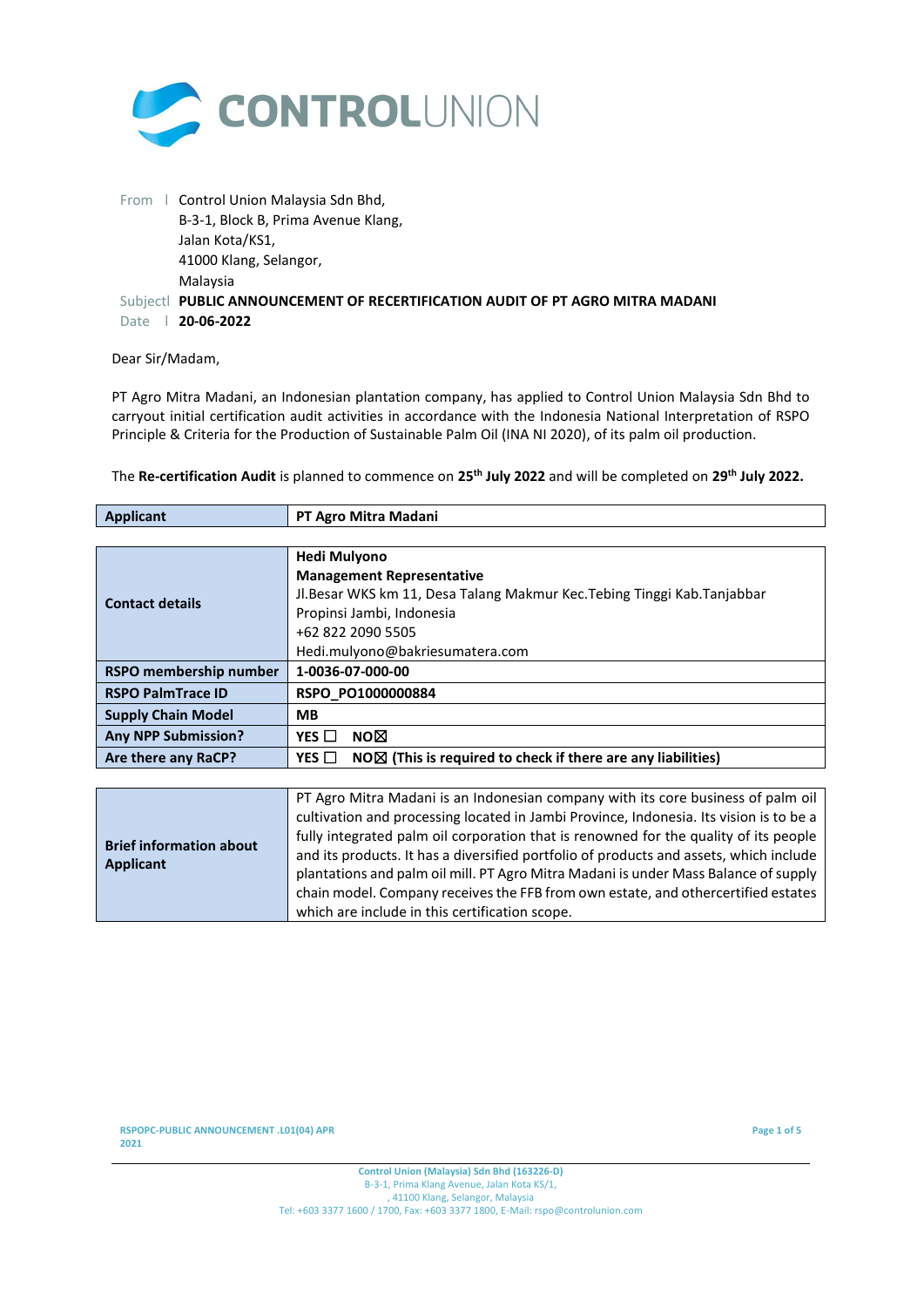| Palm Oil Mill (POM) for this Assessment (Delete if not applicable) |                         |                                                                                                                                   |                      |                      |                                         |                       |
|--------------------------------------------------------------------|-------------------------|-----------------------------------------------------------------------------------------------------------------------------------|----------------------|----------------------|-----------------------------------------|-----------------------|
| Name of<br><b>Palm Oil Mill</b>                                    | <b>Mill</b><br>Capacity | Location                                                                                                                          | <b>GPS reference</b> |                      | <b>Forecasted Annual output</b><br>(MT) |                       |
| (POM)                                                              | $MT/$ Hr                | <b>Address</b>                                                                                                                    | Longitude            | Latitude             | <b>CPO</b>                              | Palm<br><b>Kernel</b> |
| PT Agro Mitra<br>Madani POM                                        | 60                      | <b>Talang Makmur</b><br>Village, Tebing Tinggi<br>Sub District, Tanjung<br>Jabung Barat<br>District, Jambi<br>Province, Indonesia | 103°06'37" E         | $1^{\circ}04'31''$ S | 13,397.14                               | 3,175.47              |

| ASSOCIATED SUPPLY BASE OF FFB TO THE ABOVE POM TO BE INCLUDED IN THIS ASSESSMENT (Delete if not<br>applicable) |                                                                                                                                    |                      |            |                   |               |                               |
|----------------------------------------------------------------------------------------------------------------|------------------------------------------------------------------------------------------------------------------------------------|----------------------|------------|-------------------|---------------|-------------------------------|
| Name of                                                                                                        | Location                                                                                                                           | <b>GPS reference</b> |            | Area Summary (Ha) |               | Annual                        |
| estate /<br>association                                                                                        | <b>Address</b>                                                                                                                     | Longitude            | Latitude   | <b>Total</b>      | <b>Mature</b> | <b>Estimation</b><br>FFB (MT) |
| PT<br>Agrowiyana<br>Estate                                                                                     | Talang Makmur Village,<br>Tebing<br>Tinggi<br>Subdistrict.<br>Tanjung Jabung Barat<br>Jambi<br>District.<br>Province,<br>Indonesia | 103°06'55" E         | 1°04'26" N | 4.387.00          | 4,387.00      | 66.852.00                     |
|                                                                                                                | <b>Total</b>                                                                                                                       |                      |            | 4,387.00          | 4,387.00      | 66,852.00                     |

| <b>DETAILS OF THE AUDIT TEAM</b>                                   |                                     |                                                                                                                                                                                                                                                                                                                                                                                                                                                                                                                                               |  |
|--------------------------------------------------------------------|-------------------------------------|-----------------------------------------------------------------------------------------------------------------------------------------------------------------------------------------------------------------------------------------------------------------------------------------------------------------------------------------------------------------------------------------------------------------------------------------------------------------------------------------------------------------------------------------------|--|
| <b>AUDIT ROLES</b>                                                 | <b>NAME</b>                         | <b>BACKGROUND &amp; QUALIFICATION</b>                                                                                                                                                                                                                                                                                                                                                                                                                                                                                                         |  |
| <b>LEAD AUDITOR</b>                                                | Mohd Ezani bin Abdul Aziz           | Bachelor Degree in Biological and Agricultural with more than<br>12 years working in Palm Oil Plantation. Completed RSPO P&C<br>LA Course, RSPO SCCS LA Course, IRCA LA ISO 9001 Training.                                                                                                                                                                                                                                                                                                                                                    |  |
| SOCIAL AUDITOR<br>(LEAD<br><b>AUDITOR</b><br><b>UNDER TRAINEE)</b> | Hariara<br>Panggading<br>Nainggolan | Bachelor Degree in Social with more than 8 years working<br>experience as auditor in Palm Oil Sector in social aspect within<br>Indonesia area, has completed RSPO P&C LA Course, SA8000<br>Course, ISPO Auditor course, ISO 9001 LA Course, ISO 14001<br>Course, ISO 45001 Course, RSPO SCCS LA Course.                                                                                                                                                                                                                                      |  |
| <b>BMP AUDITOR</b>                                                 | Mathan Mahalingam                   | Graduated from Universiti Sains Malaysia (USM), majoring in<br>Bachelor of Business Management (hons), with more than 15<br>years working experience in Palm Oil Plantation at Malaysia,<br>Central Africa and Papua New Guinea (PNG). Completed and<br>certified RSPO P&C Lead Auditor Course, MSPO Lead Auditor<br>Course MS 2530 : 2013 and ISO 9001, ISO 14001 & ISO 45001<br>Lead Auditor and SA8000. Familiarity with health and safety,<br>best practices and social aspect implementation on the<br>plantation.                       |  |
| <b>ENVIRONMENT &amp;</b><br><b>HSE AUDITOR</b>                     | Yugeswaran Muthaiah                 | Graduated from Universiti Malaysia Terengganu<br>with<br>Bachelor of Science (Nautical Sciences and Maritime<br>Transport) with more than 10 years working experience in<br>Palm Oil Plantation at Malaysia and Papua New Guinea (PNG)<br>with various capacity. Completed and certified RSPO P&C<br>Lead Auditor Course, MSPO Lead Auditor Course MS 2530<br>:2013 and ISO 9001, ISO 14001 & ISO 45001 Lead Auditor and<br>SA8000. Familiarity with health and safety, best practices and<br>social aspect implementation on the plantation. |  |

**RSPOPC-PUBLIC ANNOUNCEMENT .L01(04) APR 2021**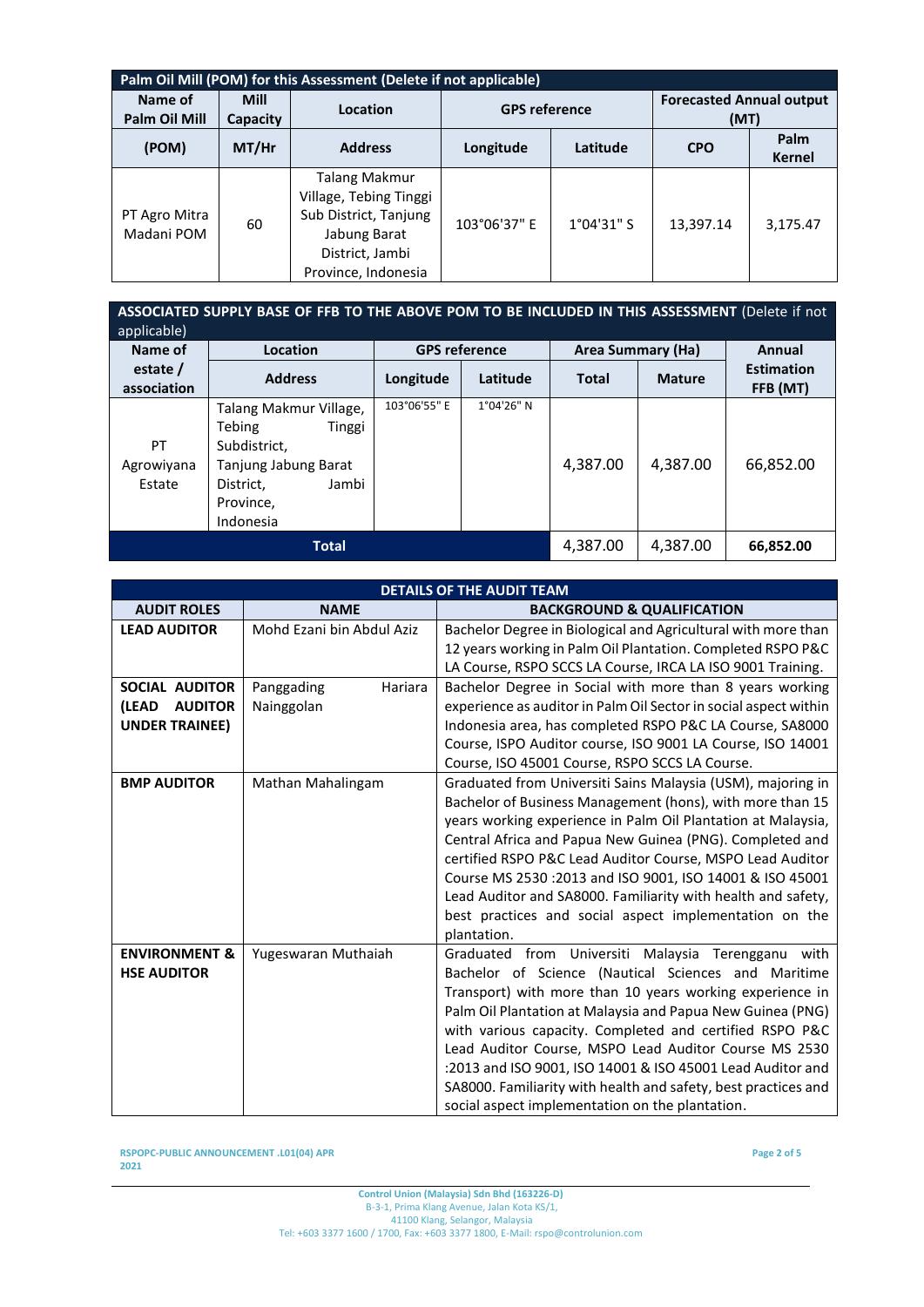Control Union Malaysia Sdn Bhd is a member of the Control Union - an international inspection and certification body. CUC performs assessments and certification in many agricultural based fields such as FSC, RSPO, and Organic production, Sustainable Textile Production, Organic Exchange, GLOBALGAP, HACCP, BRC, GMP. Control Union Malaysia Sdn Bhd is accredited for RSPO (RSPO-ACC-021) for the scope of P&C (Single Site & Group) and SCCS worldwide. When requested, a copy of the accreditation certificate can be obtained from CUC.

Stakeholder consultation is one of the most important parts in certification process; during which relevant national, regional as well as local stakeholders are asked to give their views and opinions as to whether the applicant's certification units comply with the requirements of the applicable National Interpretation.

We invite all stakeholders to take part in this consultation procedure as you can make a positive contribution to the certification decision. We ask you to raise any issues, both positive and negative, by sending a written response by mail, fax or by E-mail to our Control Union Malaysia Sdn Bhd office as indicated below.

For your guidance, you may consider the following points:

- Environmental protection.
- Biodiversity conservation.
- Opportunities for employment.
- Provision of housing, sanitation, amenities and educational support.
- Company approach to community development.
- Participation in decision making.
- Any other issue, both positive and negative that you consider may be of relevance to the assessment.
- Issues relating to other plantations owned by the company not included in this assessment.
- A copy of the applicable RSPO standard for the country, in which the assessment is being conducted, is available from [www.rspo.org.](http://www.rspo.org/) Alternatively please ask Control Union Malaysia Sdn Bhd for a copy.

Your responses will be dealt with in complete confidentiality and will only be distributed to the appropriate persons within the organizations of CUC, ASI and RSPO.

When required your reply will remain confidential. Please add "Confidential" in your response and when preferred your response can be added as anonymous in the public summary of the report. In that case please also add "Anonymous" in your response.

If requested by you, the audit team will make the necessary arrangements to allow you to meet with them during the evaluation.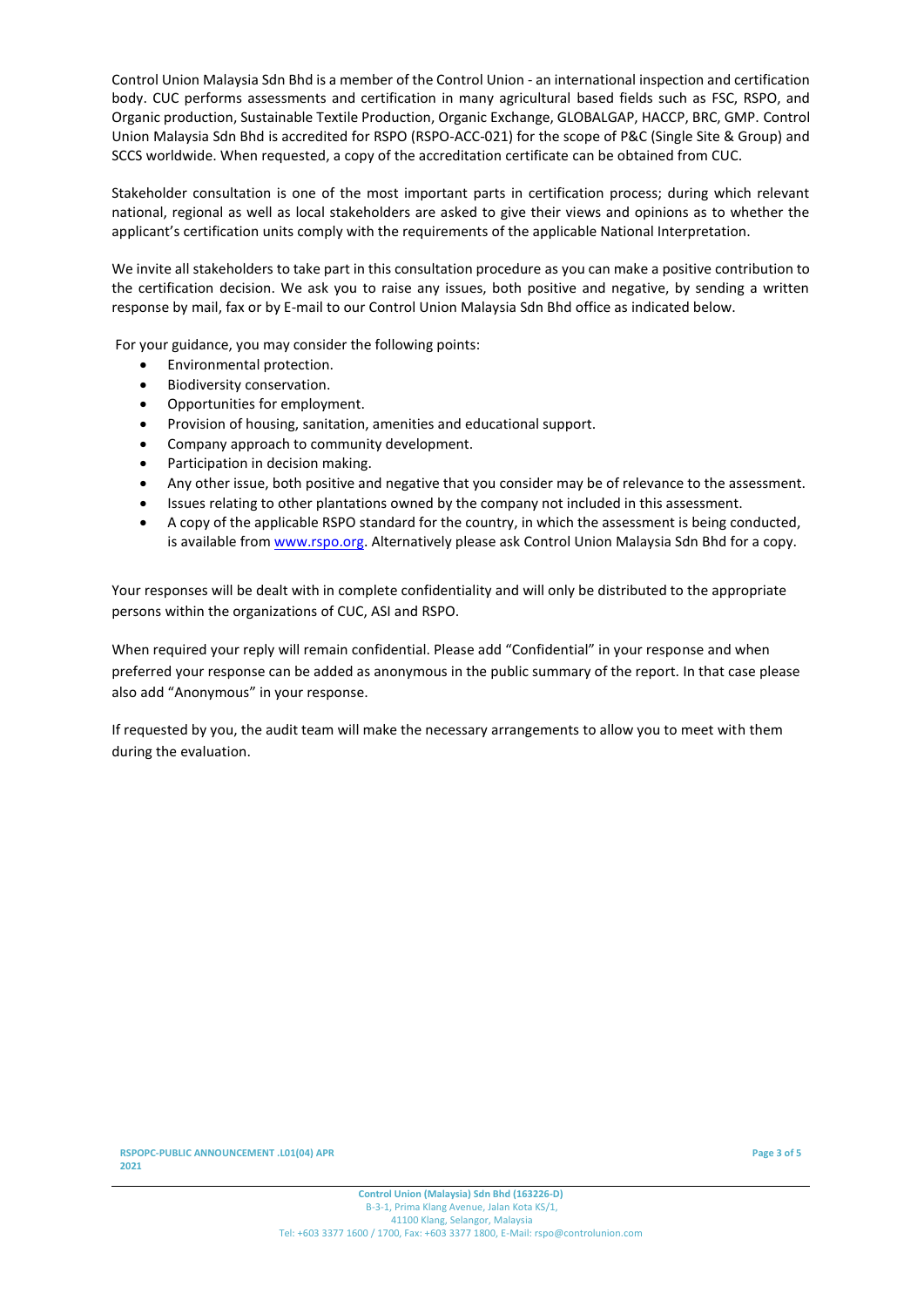| <b>Control Union Malaysia Office</b> |                            |  |  |  |
|--------------------------------------|----------------------------|--|--|--|
|                                      | Muhammad Hariz,            |  |  |  |
|                                      | Asst. Program Manager,     |  |  |  |
|                                      | B-3-1, Prima Klang Avenue, |  |  |  |
|                                      | Jalan Kota KS/1,           |  |  |  |
| 41100 Klang, Selangor,               |                            |  |  |  |
| Malaysia                             |                            |  |  |  |
|                                      |                            |  |  |  |
| F-Mail:                              | hariz@controlunion.com     |  |  |  |
| Fax <sup>.</sup>                     | +603 3377 1800             |  |  |  |

Comments received within 30 days from the date of this letter will be considered in this Assessment. Please include the following information should we need to contact you for clarification on any issues raised:

| Name             | ٠<br>$\bullet$ |  |
|------------------|----------------|--|
| Address          | $\ddot{\cdot}$ |  |
| E-Mail           | $\ddot{\cdot}$ |  |
| Phone Number     | $\ddot{\cdot}$ |  |
| Summary of Issue | $\ddot{\cdot}$ |  |
|                  |                |  |
|                  |                |  |
|                  |                |  |
|                  |                |  |
|                  |                |  |
|                  |                |  |

We thank you for the participation and feedback.

Yours Sincerely,

**Name: Muhammad Hariz Position: Asst. Program Manager** Control Union Malaysia Sdn Bhd